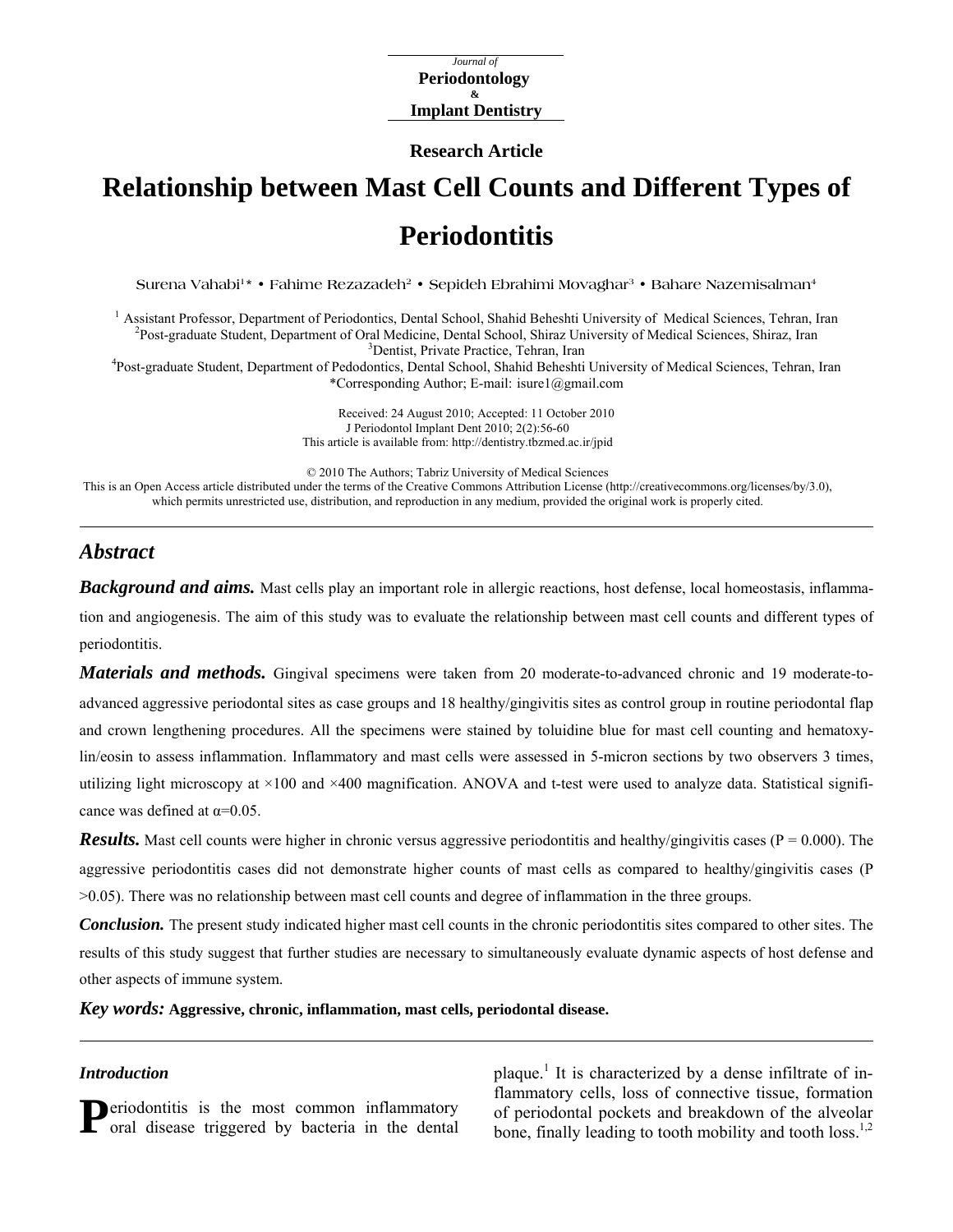At present, common periodontal treatments are mechanical debridement, including oral hygiene measures, scaling and root planing (SRP) and surgical techniques and chemical methods, such as use of antibiotics and mouthwashes.<sup>1</sup>

Biologic information of the disease mechanisms is the first step to prevent and treat periodontal disease. The role of the host in the pathogenesis of periodontal disease has been studied by many investigators.<sup>3,5,22-25</sup> Substantial evidence has implicated certain immune and inflammatory responses as destructive mechanisms in the periodontal disease process. $3,4$  One possible host reaction against periodontal breakdown may be mediated by mast cell release. Some investigators have proposed a role for mast cell constituents in periodontal destruction.<sup>4,22,24,25</sup> These cells play a key role in gingival homeostasis and express matrix metalloproteinases (MMPs) that may be important in the progression of periodontitis. $3,11$  However, the contribution of mast cell mediators to periodontal disease progression is not clearly known.<sup>4</sup>

Increased mast cell counts have been reported in the gingiva as compared to other healthy tissues.<sup>7</sup> Alternatively, Carranza et al<sup>9</sup> in 1955 and Dummett et al<sup>19</sup> in 1963 observed that mast cell population decreases in inflamed gingival tissue. Gemmell et  $al<sup>5</sup>$  compared chronic periodontitis lesions with healthy/gingivitis ones and indicated lower mast cell counts in periodontitis lesions. Günhan et al<sup>8</sup> showed significant increase in mast cell counts in infected tissues compared to healthy samples. Some studies have evaluated the effect of lodoxamide ethyl and disodium cromoglicate, the releasing inhibitors of mast cells; for example Jeffcoat et  $al<sup>4</sup>$  reported a decrease in the rate of alveolar bone loss and Nukin et  $al^{22}$  showed failure to alter the development of experimental gingivitis by these factors.

The present study was undertaken to examine the relationship between mast cell counts and periodontal diseases because of the discrepancies in the results of various studies, limited attention and insufficient knowledge about the precise role of mast cells in periodontal diseases.

## *Materials and methods*

## *Patients*

Patients referred to a specialized dental center were enrolled in the study. The patients had no systemic diseases $^{1,18}$  and had not used any medications<sup>15</sup> with probable effects on periodontal tissues for the previous 2 months; $^{1,16,17}$  they were non-smokers with no special hormonal conditions, such as pregnancy, menopause,

menstruation or puberty. All the subjects signed a consent form and their oral cavities were examined by two observers. The clinical examination, including Turesky-Glimore-Glickman plaque index (PI),<sup>20</sup> Modified Loe and Silness gingival index  $(GI)$ ,<sup>21</sup> probing depth (PD), clinical attachment loss (CAL) and bleeding on probing (BOP) were recorded using a Williams probe by two dental interns under supervision of an experienced periodontist. Three sample groups were included:

- 1. 20 samples with healthy tissues or gingivitis (PD less than 3 mm and CAL less than 1 mm)
- 2. 20 samples with moderate-to-advanced chronic periodontitis (PD and CAL more than 4 mm with BOP)
- 3. 20 samples with moderated-to-advanced aggressive periodontitis (PD and CAL more than 4 mm with BOP)

All the patients in the chronic and aggressive periodontitis groups had previous oral hygiene instructions, including flossing and Bass brushing technique and SRP at least one month before surgery.<sup>12</sup> The sites with endodontic lesions<sup>6</sup> or suppuration were excluded.

## *Biopsies*

Informed consents were obtained from all the adult participants, including the name of the appropriate institutional review board that approved the project. Ethics Committee of Qazvin University of Medical Sciences approved the protocol. Each patient underwent periodontal surgery, independently of this study, as a part of their routine periodontal treatment (crown lenghtening and full-thickness mucoperiosteal flap/debridement) by one surgeon in an identical manner and technique. Informed consent was obtained from the patients to collect, preserve and analyze the gingival tissues for this study. Biopsies were obtained from suitable sites immediately after diagnosis, from the deepest sites of interproximal pocket at the time of surgeries.

## *Histological technique*

The specimens were immediately fixed in 10% formalin for further processing and then dehydrated, cleared and embedded in paraffin. Two 5-micron sections were obtained from each sample. The sections were placed on slides, dried and subsequently deparaffinized in 3 changes of xylol and rehydrated in 3 changes of 95 percent ethyl alcohol and distilled water. Adjacent sections were stained with hematoxylin/eosin (H&E) for inflammation assessment and toluidine blue for mast cell counting. Each section was examined twice utilizing the Olympus light microscope by 2 dental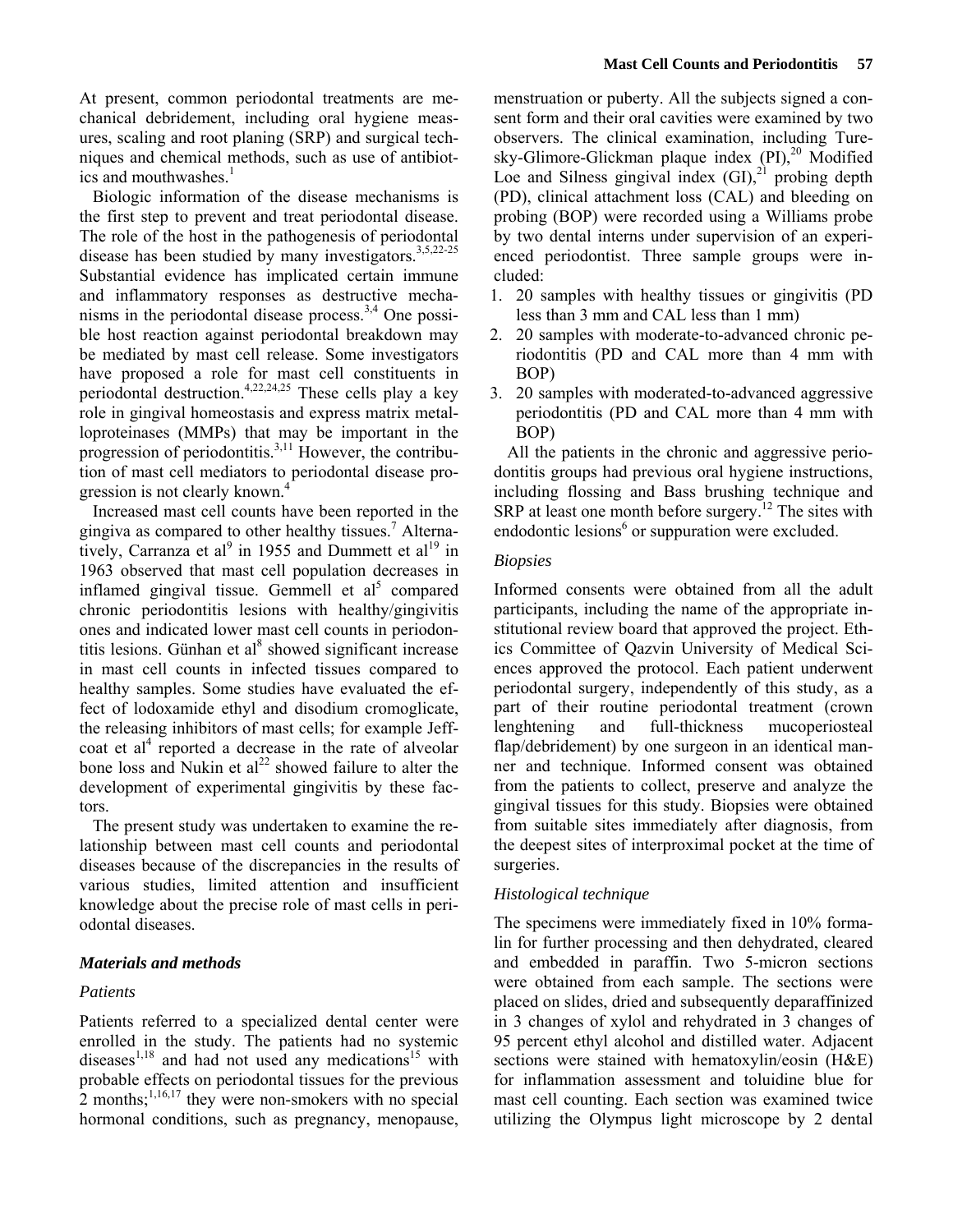

**Figure 1. Microscopic view of mast cells (Magnification, ×400).** 



**Figure 2. Microscopic view of inflammatory cells (Magnification, ×100).** 

students as observers. All the mast cells were counted in areas directly below the epithelium in 5 high-power fields  $(\times 400)$  (Figure 1). The density of the inflammatory infiltrate was assessed at  $\times$ 40 and  $\times$ 100 (Figure 2) based on the slight and severe criteria.<sup>10</sup> A pathologist checked the 15 sites with triple counting to evaluate the counting errors of the two observers. ANOVA and *t*-test were used to analyze data. Statistical significance was defined at  $\alpha$ =0.05.

## *Results*

The correlation coefficient between the two observers and the pathologist was 95.6 percent. On the whole 20

**Table 1. Means of patient ages and oral characteristics in the three study groups** 

| Variable                        | Healthy/<br><b>Gingivitis</b> | <b>Aggressive</b><br>periodontitis | <b>Chronic</b><br>periodontitis |
|---------------------------------|-------------------------------|------------------------------------|---------------------------------|
| Age (years)<br>PD (millimeters) | 36.2                          | 34.1                               | 45.2                            |
|                                 | 2.22                          | 7.02                               | 5.85                            |
| CAL (millimeters)               | 0.8                           | 5.83                               | 4.85                            |

chronic periodontitis, 19 aggressive periodontitis and 18 healthy/gingivitis biopsies were obtained from 26 subjects. Three biopsies were excluded because of laboratory problems.

The mean of the clinical parameters (PD and CAL) of the three groups are presented in Table 1.

BOP was positive in all the sites of chronic and aggressive periodontitis (case groups) and 11 sites of healthy/gingivitis (control group).

PI was under 2 in all the sites and GI was between the grades 1 and 3.

The results of the analyses of mast cell counts between the three groups are shown in Table 2.

There were significantly more mast cells in the chronic periodontitis cases as compared to aggressive periodontitis cases and the healthy/gingivitis ones ( $P =$ 0.000); however, the aggressive periodontitis cases did not show higher counts as compared to the healthy/gingivitis cases (P>0.05) (Table 2)**.**

In addition, there was no relationship between mast cell counts and degree of inflammation in the three groups.

### *Discussion*

The results of this study suggest that mast cell counts may be associated with periodontitis. The results of the present study seem to indicate that mast cells have higher counts in chronic periodontitis compared to healthy/gingivitis cases, which is consistent with the results of studies carried out by Kennett,<sup>14</sup> Myint,<sup>6</sup> Kabashima,<sup>15</sup> Jeffcoat,<sup>4</sup> and Næsse et al.<sup>11</sup> This finding indicates the role of mast cells in chronic periodontal tissue breakdown. One of the biological and biochemical factors is histamine, which breaks down the tissue barrier, causes edema and helps cellular infiltration. In addition, mast cells are believed to contain most of the body's histamine.<sup>7</sup> Another reason is that the expression of Matrix Metalloproteinases (MMPs) 1, 2, and 8 are strongest in mast cells. MMPs are crucial in the degradation of the main components in extracellular

**Table 2. Means of mast cell counts in the three study groups** 

| Mean $\pm$ SD   |                           |                                 |                       |         |
|-----------------|---------------------------|---------------------------------|-----------------------|---------|
|                 | <b>Healthy/Gingivitis</b> | <b>Aggressive periodontitis</b> | Chronic periodontitis | P value |
|                 | $13+9.8$                  |                                 | $34.5 \pm 23.1$       | 0.000   |
| Mast cell count | $13 \pm 9.8$              | $10.8 \pm 7.6$                  |                       | >0.05   |
|                 |                           | $10.8 \pm 7.6$                  | $34.5 \pm 23.1$       | 0.000   |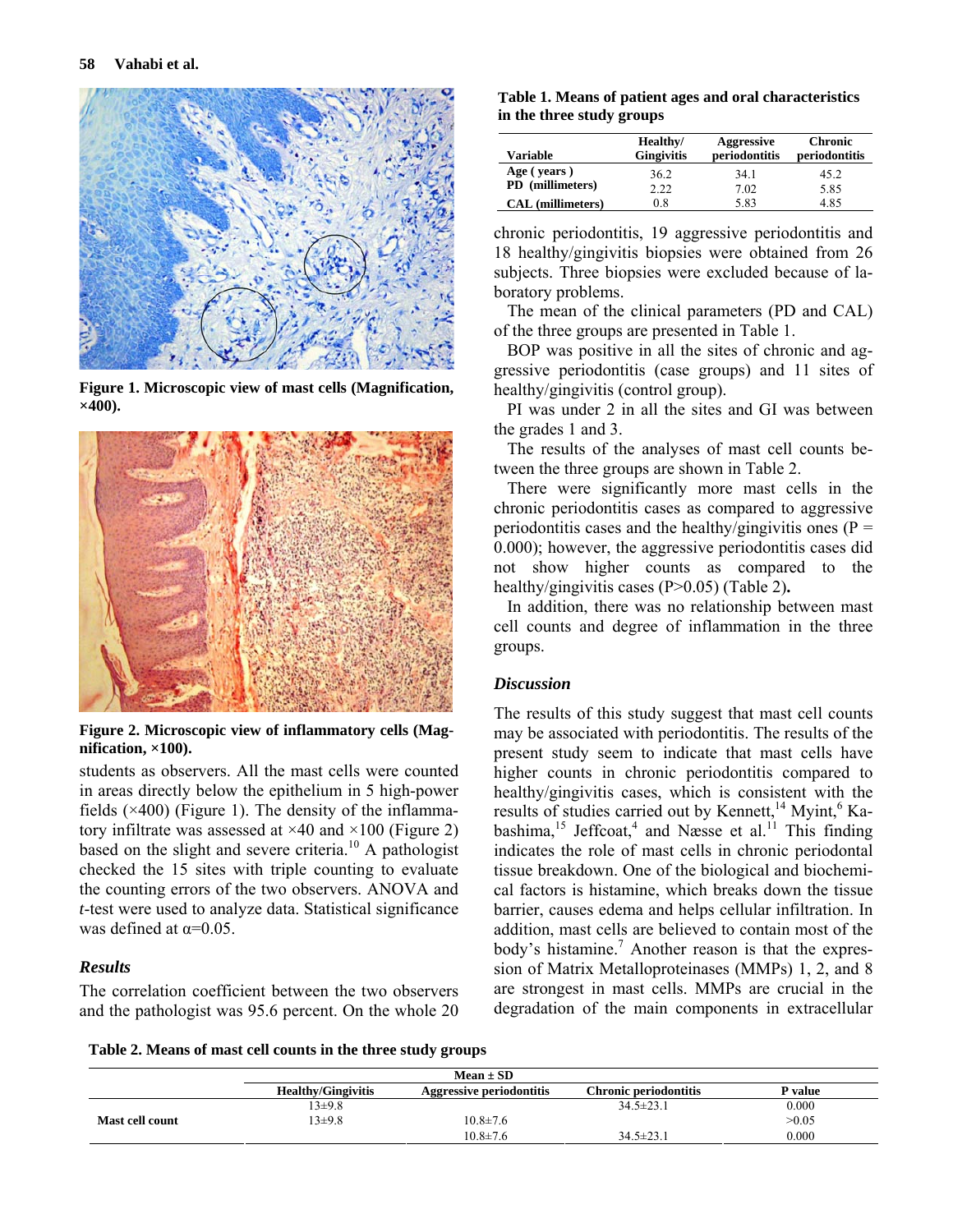matrices.<sup>11</sup> Furthermore, tryptase can cleave the third component of collagen and activate latent collagenase that can participate in tissue destruction in periodontitis. Furthermore, it has been indicated that tryptase activity is confined to mast cell granules. Kennett<sup>14</sup> assessed the activity of mast cell tryptase by histochemical technique and indicated that the number, distribution and morphology of the cells stained with toluidine blue were similar to those stained with methoxy-2-naphthylamine.

In the present study chronic periodontitis cases had higher mast cell counts compared to gingivitis sites or healthy tissues. In a study carried out by Næsse et al<sup>11</sup> mast cell counts were significantly higher in chronic periodontitis as compared to healthy/gingivitis group in both HIV-positive and HIV-negative patients. Zappa et  $al<sup>13</sup>$  evaluated cell populations in progressing and non-progressing sites in chronic periodontitis patients. Increased mast cell counts in the progressing sites of periodontal diseases may indicate the importance of these cells in the progression of chronic periodontitis. Since previous studies have not elaborated on this finding, active lesions were identified by bleeding on probing (BOP) in the present study.

The results of the present study are different from the results of studies carried out by Gemmell<sup>5</sup> and Aeschlimann et al. $7$  Gemmell et al showed decreased counts of tryptase-positive mast cells in chronic periodontal sites as compared to healthy/gingivitis samples. Different techniques for evaluating mast cells and use of PD for defining the type of the disease may account for this difference.

In most previous studies, biopsies were taken from chronic periodontitis sites; however, the comparison between aggressive periodontitis and other groups cannot be directly compared to other studies.

 In this study, mast cell counts were not significantly different in chronic versus aggressive periodontitis, which might be attributed to immunological and microbiological differences between different disease entities. As far as our available literature is concerned, these data are the first assessment of mast cell population to discriminate between these groups of diseases.

In the present study toluidine blue was used because of its simplicity and we had some limitations in selecting the method. However, similar results have been achieved by immunohistochemical and immunofluorescense assays for counting mast cells because almost 75% of mast cells are formalin-sensitive.<sup>23</sup>

The time for taking biopsies following SRP is another explanation for different results in different studies; however, none of the previous studies have taken this into account. Since dental treatments, such as SRP,

usually result in hormonal responses to some of the subgingival bacteria, including *Actinobacillus actinomycetemcomitance* and *Porphyromonas gingivalis*, and peak of the response of serum antibodies occurs at about 2 to 4 months following SRP, in this study we used the period of 1 month to decrease the effect of these responses on mast cell degranulation.

The biopsies were obtained during the first session of the surgeries in all the patients to avoid the effects of previous surgeries on bacterial load and not to change inflammation and immunological process; moreover, in this study biopsies were taken from the bottom of the gingival pockets in the interproximal areas that show the greatest intensity of disease. However, except for Myint et al, $<sup>6</sup>$  in the other studies, biop-</sup> sies were taken from papilla that does not seem to be a suitable site to demonstrate the intensity of inflammation and progression of the disease.

We selected moderate-to-advanced areas of periodontitis to minimize the overlapping of different degrees of periodontal diseases; except for Gemmell<sup>5</sup> and Zappa et al, $^{13}$  others have not categorized the severity of periodontal diseases in this manner.

It seems that the evaluation of consumption rate is as important as the production rate while evaluating mast cell counts. Therefore, endocrine and immunologic factors such as interleukin-3, and 4 (IL3, 4), the complement system,<sup>3</sup> mediators such as transforming growth factor  $\beta$ -1 (TGF- $\beta$ -1), SCF<sup>3</sup> and cellular communicators such as fibroblasts<sup>7</sup> and TH-1, and  $2<sup>5</sup>$  that affect mast cell turnover, should also be noted.

By using techniques such as immunohistochemical assays, evaluation of cellular contents and tracing the receptors, mast cell counting and cellular turnover assessment can be carried out simultaneously; however, we did not find any information in this regard in previous studies.

The life style of patients with long-term periodontal and heart diseases, in which the immune system would be exposed to continuous and slight insults, may also be important.

Furthermore, there were no relationships between the degree of inflammation and mast cell counts in this study, consistent with the results of a study by Cobb et al<sup>26</sup>

Although numerous investigations have tried to correlate mast cell counts with the severity of inflammation,  $57,8$  the conflicting results among these studies is in part due to differences in histological techniques and a lack of adequate controls. The improved techniques and precise controls used in recent investigations have yielded more consistent results. In this study no significant relationships could be explained due to